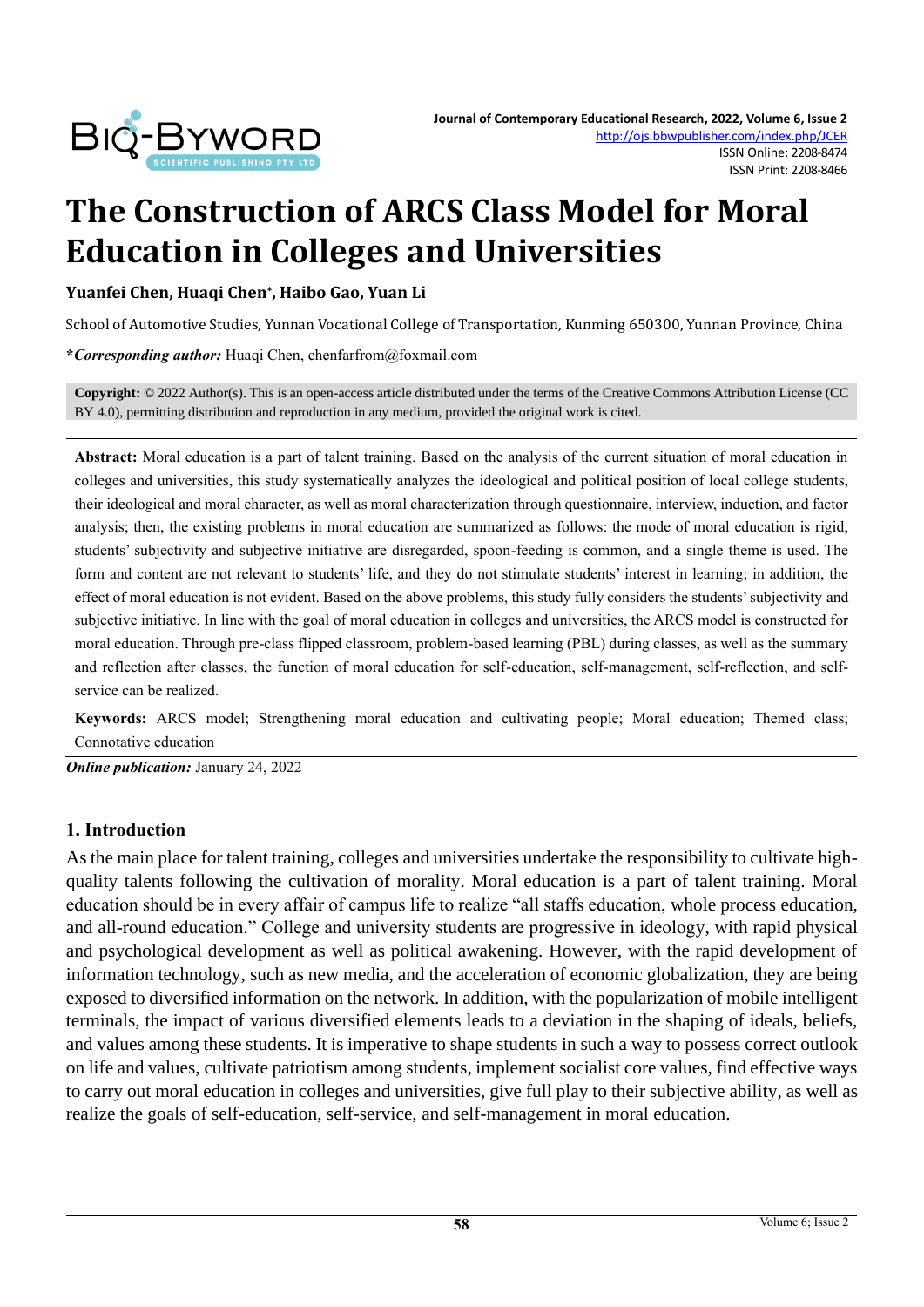#### **2. Current situation and problems**

In terms of the current situation of moral education at home and abroad, foreign research on moral education mainly focuses on the methods of moral education. It does not only pay attention to the explicit indoctrination of positive moral education, but also the integration of moral education into campus culture, social practice, and students' lives. The implicit indoctrination is the main means of moral education abroad. It adopts the method of campus culture edification to carry out moral education. It has a clear purpose and is a student-centered self-education activity. As a form of moral education, the republican spiritual education is extremely strong in politics and ideology <sup>[1]</sup>. All in all, the emphasis on moral education in foreign countries is almost similar in both explicit and implicit manifestations. It emphasizes on penetration not only in classrooms, but also in other areas, which has certain reference significance for moral education in China [2]. Domestic views on moral education generally agree with the overall objectives and principles of moral education put forward in the *Opinions of the CPC Central Committee and The State Council on Strengthening and Improving Ideological and Political Education for College Students*, issued in 2004. It attaches great importance to the leading role of educators to improve the timeliness of moral education and sees the guiding role of educators in the process of moral education, but it neglects the subjective initiative of the trainees, thus violating the principle of subjectivity in moral education [3]. It holds that the effectiveness of moral education should be considered from the perspective of learners. As the main body of moral education, students are also participants and builders. Their enthusiasm and subjectivity should not be disregarded [4].

To sum up, from the current situation of moral education at home and abroad, combined with the actual investigation and interviews with 10 representative universities in Yunnan Province, this paper summarizes the current situation and problems of moral education in colleges and universities.

- (1) There are studies at home and abroad. However, China pays more attention to theoretical learning, emphasizes the guiding role of educators, possesses a single form of development, and lacks students' subjectivity as well as subjective initiative.
- (2) Foreign countries pay attention to both explicit and implicit moral education, but they do not introduce the form and effect of moral education in detail.
- (3) Foreign countries show a trend where students play the main role in education and there is campus culture infiltration; however, the latter has not been introduced in depth, so improvement is required in practice.
- (4) The moral education in China is lacking in explicit education, and its implicit education needs to be strengthened.
- (5) The model of moral education needs to be innovated, the form needs to be improved, the roles of teachers and students need to be modified, and the main role of students needs to be highlighted.
- (6) The survey results showed that the current moral education in colleges and universities in the province has several problems: serious formalization, single theme, rigid mode, students lack interest in learning, insignificant effect, and unfavorable to the development of the overall quality of students.

## **3. Significance of moral education**

College and university students are the main subjects of the national talent pool. The ideological and political education for students is the basic and primary work of colleges and universities. Moral education is an important link in the growth of college and university students. It is of great significance to make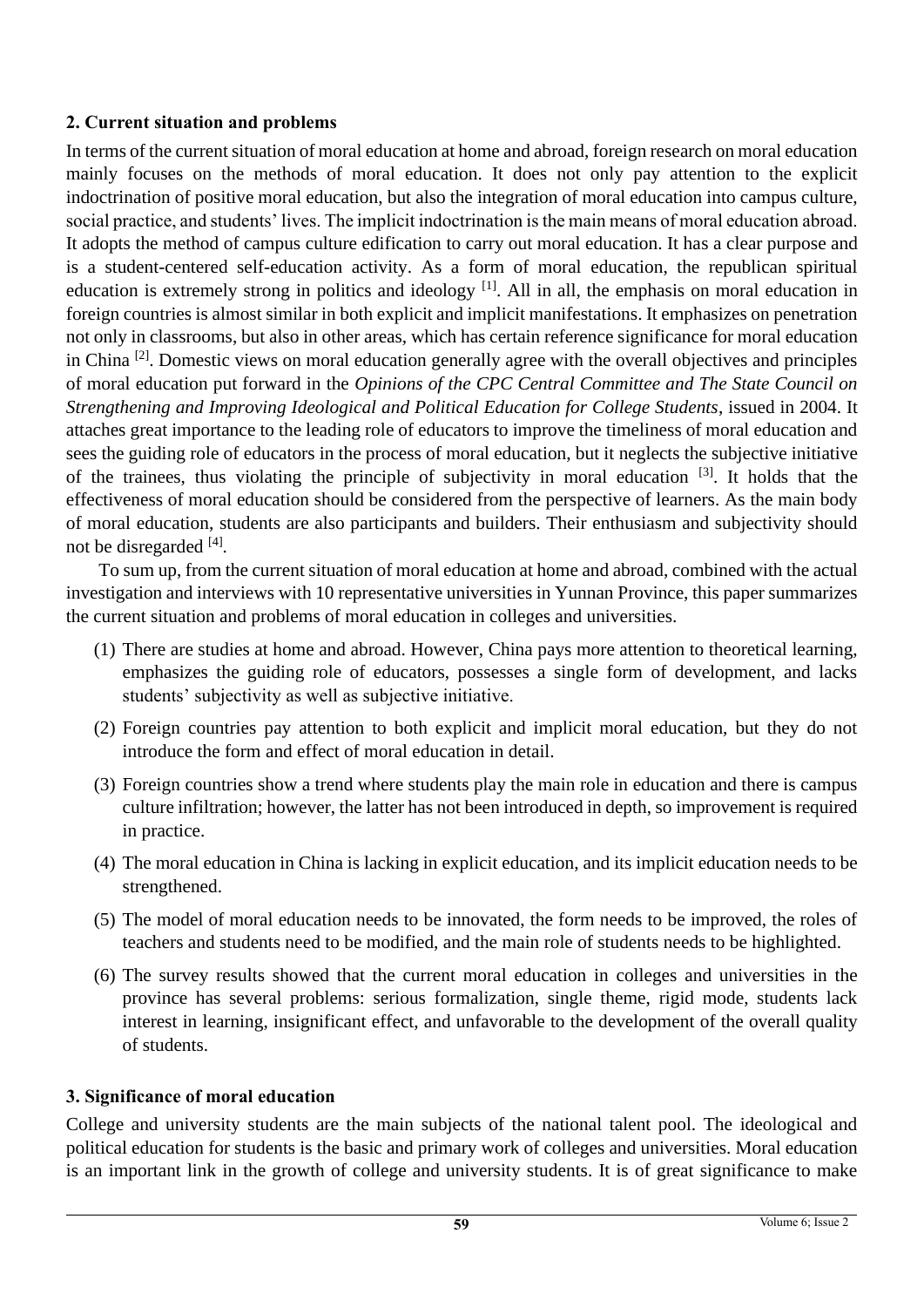moral education connotative and realize the goals of self-education, self-management, as well as selfservice in moral education [5, 6].

## **3.1. Moral education helps students establish correct outlooks**

Under the influence of the environment of pluralism in the new era and the impact of the trend of globalization, cultural pluralism and mutual influence of ideas are gradually moving toward pluralism. Under direct and indirect influence, many students are deviating from the three views, and it is difficult for them to properly grasp the general trends of development in China and even internationally; hence, there is a tendency to develop a wrong orientation to their rational belief. It is necessary to implement moral education in multi-dimension, realize the life and normalization of students, carry out direct, indirect, and situational education for students from the perspectives of ideals, beliefs, political position, ideological consciousness, national development trend, socialist core values, and so on, as well as shape students in such a way to develop correct outlook on life, values, and survival in the subtle.

# **3.2. Gives full play to students' subjectivity and subjective initiative**

The psychology and physiology of college and university students are gradually maturing. They have their own unique personalities and are eager to obtain respect and affirmation. They have their own ideas and corresponding internal and external driving behaviors. At this time, it is particularly important to provide a reasonable and self-driven platform for students. Only in the process of giving full play to their subjective initiative and subjectivity can they really exhibit, enhance, and exercise their own talents, cultivate dialectical thinking, as well as truly understand the essence of moral education, thus realizing selfmanagement, self-service, and self-education.

# **3.3. Cultivates students' innovative consciousness and problem-solving skill**

In the cultivation of college and university students, curriculum education, organization education, and practice education are emphasized. Self-education does not only strengthen students' theoretical knowledge, but also promote the internalization of theoretical knowledge and the improvement of students' ability in using theoretical knowledge to solve practical problems, thus realizing the organic unity of theory and practice.

# **3.4. Cultivates students' comprehensive quality and their concept of honor and disgrace**

As a special group and the talents of the country, college and university students need to understand the concept of honor and disgrace. Social stability is inseparable from the stability of this special group. Through the effective combination of moral education, education and teaching, as well as mental health education, joint education is implemented to cultivate students' concept of honor and disgrace as well as their comprehensive quality, so as to ensure that students mature as healthy talents along with a civilizing style of learning and the consolidation of the school spirit.

# **4. Development of ARCS model for moral education**

# **4.1. Overview of the ARCS model**

The ARCS model was proposed by Professor John Keller from the University of Florida in 1987 to stimulate and sustain students' motivation in learning. The model has four categories: attention, relevance, confidence, and satisfaction  $\begin{bmatrix} 7 \end{bmatrix}$ . "A" (attention) means that the subject pays attention to the things or behaviors he or she is interested in; "R" (relevance) means that if the subject finds a correlation between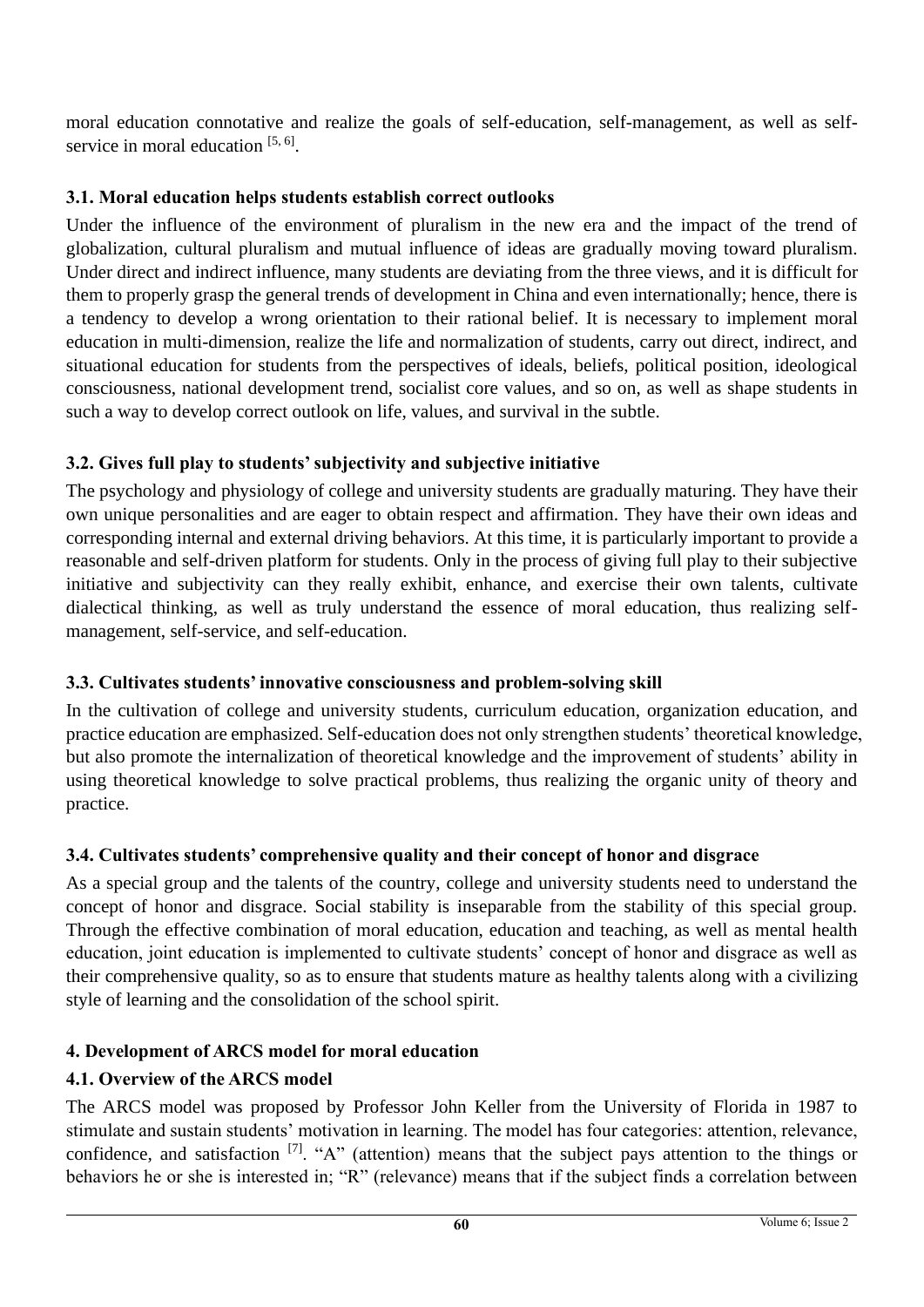the subject of attention and the subject's expected goals; "C" (confidence) means that when the subject has sufficient cognitive and practical preparation, the subject believes that he or she can use the subject of attention to achieve his or her expected goals and receive support in the process of practice; "S" (satisfaction) means that the subject finally achieves the expected goals and experiences a sense of achievement and satisfaction brought by success, the motivation, in this case, will remain for a long time [8]. By analyzing the model, the focus of this study is on how to effectively integrate ACRS with students' development and stimulate their motivation for learning [9].

#### **4.2. Constructing the ARCS model for moral education**

Based on learner-centered learning, it is necessary to give full play to students' subjectivity and subjective initiative, encourage students in self-organization, self-management, self-education, and self-service, as well as cultivate critical thinking skills, self-practice skills, personal skills, software application skills, learning skills, organization and coordination skills, and problem-solving skills among students. Through the intervention of diversified external mechanisms, various incentives can be given, and the comprehensive quality of students can be promoted under the guidance of quality education, so as to ensure that students grow up healthily and mature to become talents. **Figure 1** shows the development of the ARCS model for moral education in colleges and universities.

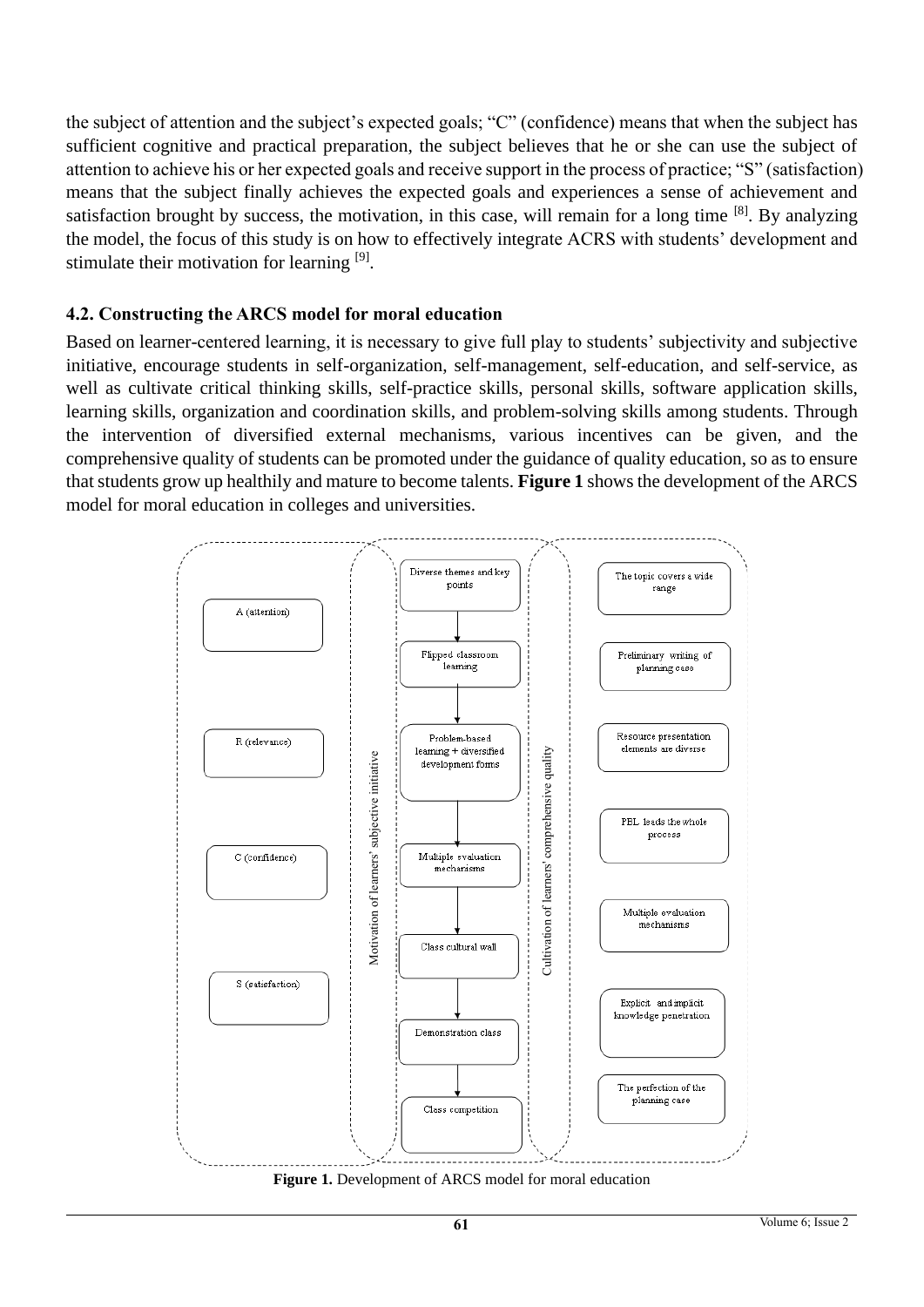## **4.2.1. Diverse themes, pre-class flipped classroom, and using various resources**

The selection of themes in moral education should not only focus on basic education, such as patriotism, love for school, campus safety, and school regulations, but also involve humanities, science and technology, safety, moral education, current affairs and politics, social hot spots, ancient classics, professional fields, festivals, etc. It is also important to choose contents that are close to students' lives, pay attention to network media, students' network dynamics, and their interest through various channels, generalize the main points, as well as elaborate them in a language suitable for them. It is also beneficial to share videos, audios, images, texts, animations, and other types of resources in line with the theme to enable students to learn independently before classes; provide students with diversified stimulation, deepen students' learning, enable them to learn and discuss independently in advance through cloud-based classroom, allow them to express their views in the discussion area, help them to familiarize with certain knowledge in advance, and then deeply excavate those knowledge during classes.

#### **4.2.2. Leading the whole process with diversified development forms and PBL**

During class, controversial issues can be raised based on pre-class learning, and in-depth discussions can be held to reach a consensus. Guided by questions, students will be stimulated to think around the theme, and in consideration of actual life, students will be able to externalize those ideas through behaviors and shape correct outlooks. The development form is selected according to the nature of the theme, such as scenario simulation, debate, performance, story sharing, host, competition, etc. It can also be carried out in a mixed manner according to each link, so as to ensure full participation, whole process participation, and all-round participation of students, so that every student can realize that he or she is a part of the class and has the obligation as well as responsibility to contribute to the class.

#### **4.2.3. Multiple evaluation mechanisms: Diagnostic evaluation, process evaluation, and summative evaluation**

The assessment mechanism consists of four parts: regular and standardized assessment of moral education (20%), assessment of planning case (30%), scoring of development process (30%), and learning of Lanmo Cloud Class (20%). Diagnostic evaluation is closely linked to flipped classroom and process learning in laying the foundation to determine the learning situation and adjusting the development mode. Process evaluation involves the whole class and plays a guiding role in the sublimation of the final effect and the formation of results. Summative evaluation is a highly generalized process; it is not only the reflection of teachers, but also that of students. This evaluation helps to optimize the next activity planned. The whole evaluation process is a two-way process between teachers and students, which is conducive to the cultivation of students' comprehensive quality.

#### **4.2.4. Class culture wall: The enrichment of class culture and the representation of the explicit behavior as well as cultural infiltration of students internalizing moral education**

In learning, theory should be integrated into practice. If theory cannot be integrated into practice, it is all empty talk; knowledge cannot be explicit in behavior and is not valuable. Similarly, the purpose of moral education is to enable students to understand reason and differentiate right from wrong. After class, each student will paste his or her work on the class culture wall to inspire and spur each other at all times. In the long run, knowledge can be internalized, and infiltration can be realized in class.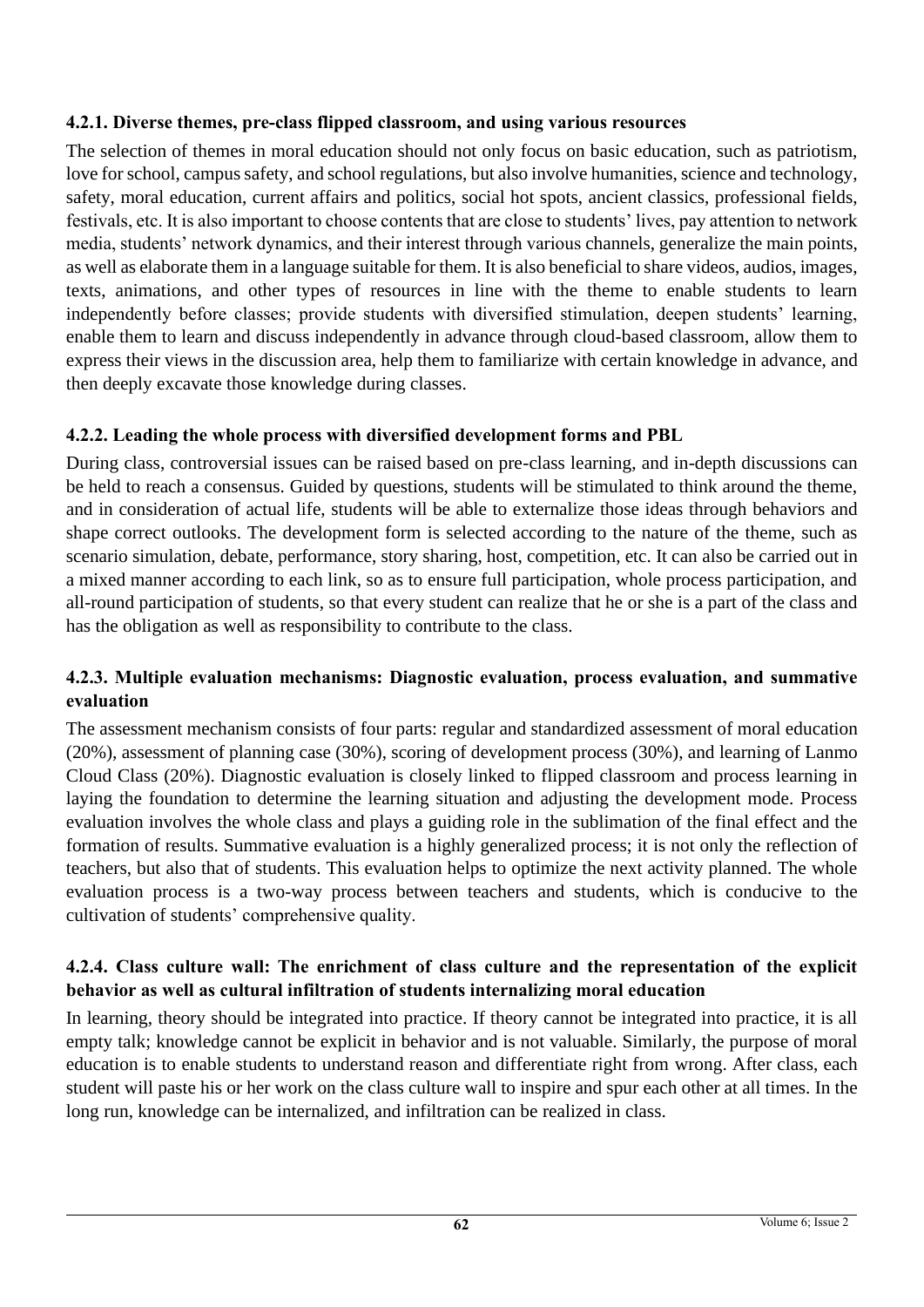#### **4.2.5. Creating cohesion and a style of learning through demonstration class**

Demonstration class can be held once a month. By selecting excellent classes and experienced classes to set their own themes, they can then write their own planning plans and submit them to their instructors. Upon suggestions and modifications by these instructors, the demonstration class can be held. Weak classes with poor development can send representatives to listen in on a rotation basis, so as to promote students to quickly adapt to the new mode and process of moral education, master the development skills of moral education, and learn from each other. This way of "using the old to lead the new" or "using the excellent to supplement the weak" plays a demonstration and leading role, promotes the development of friendly relations among students, and provides a stage for students to step forward.

#### **4.2.6. Cultivating students' sense of honor and disgrace as well as sense of achievement through class competition**

Moral education class competition is held once a semester. Each class actively signs up, completes the planning case, resource query, PowerPoint preparation, and class organization according to the issued themes and key points within a specified time. The class competition involves judges from among teachers and students, carries out fair and open elections, as well as gives material and spiritual rewards to the development, so as to cultivate unity and cooperation, the concept of honor and disgrace, as well as a sense of achievement.

#### **5. Conclusion**

In order to realize the goal of cultivating talents through moral education and through the whole process, all staffs, and all-round education, colleges and universities must adhere to the people-oriented approach, embody students as the main subjects, fully consider students' subjective initiative, and implement education according to the law of students' physiological and psychological development. First of all, students' autonomy should be emphasized. College students are a special group, and their potential is unlimited. Teachers should learn to give way actively. While building a stage for students, they should learn to change their roles to become supporters, centering the stage to the students and actively encouraging students to step forward and express themselves. Secondly, teachers should learn to guide students to become talents. Growing into talents does not only demand the improvement of knowledge, but also firm ideological and political position, reasonable and rational belief, patriotism, as well as love for the society, others, and oneself. Only when an individual is rich in knowledge, firm in political position, and has rational belief in line with his or her life goals, selfless dedication, as well as complete personality, then, that individual is said to have real growth. This is what teachers should emphasize when educating. Finally, teachers should encourage students to be actively involved in the society. Only by practicing can they be valuable. Interest is the best teacher. Teachers should help students find interest and create ways to stimulate students' interest in learning, so as to better educate people.

#### **Disclosure statement**

The authors declare that there is no conflict of interest.

## **References**

[1] Chen L, 2000, A Review of theoretical Research on Ideological and Political Education in Contemporary World. Teaching and Research, 2000(11): 38-43.